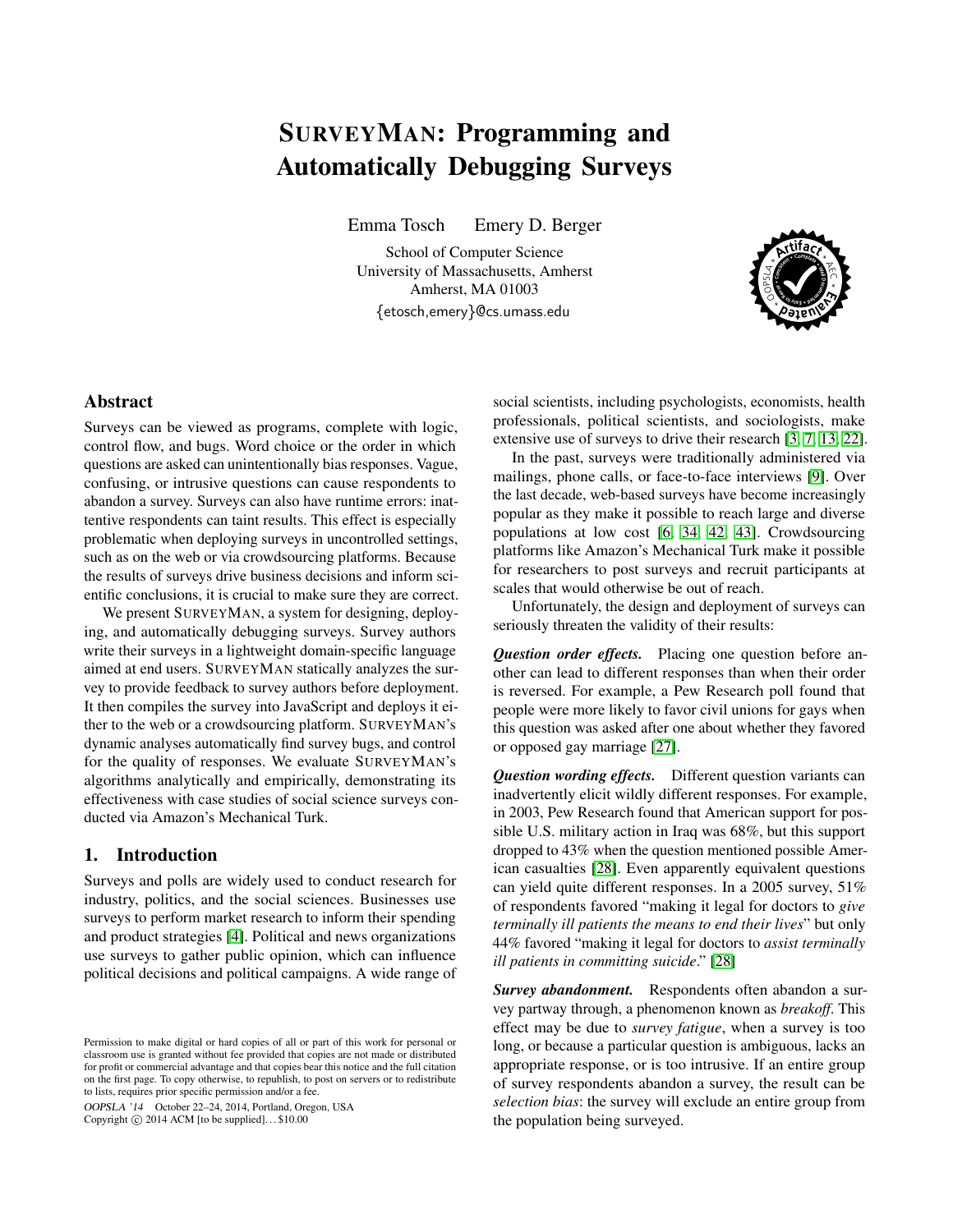*Inattentive or random respondents.* Some respondents are inattentive and make arbitrary choices, rather than answering the question carefully. While this problem can arise in all survey scenarios, it is especially acute in an on-line setting where there is no direct supervision. To make matters worse, there is no "right answer" to check against for surveys, making controlling for quality difficult.

Downs et al. found that nearly 40% of survey respondents on Amazon's Mechanical Turk answered randomly [\[10\]](#page-13-5). Socalled *attention check* questions aimed at screening inattentive workers are ineffective because they are easily recognized. An unfortunately typical situation is that described by a commenter on a recent article about taking surveys on Mechanical Turk:

If the requester is paying very little, I will go as fast as I can through the survey making sure to pass their attention checks, so that I'm compensated fairly. Conversely, if the requester wants to pay a fair wage, I will take my time and give a more thought out and non random response. [\[11\]](#page-14-7)

While all of the above problems are known to practitioners [\[21\]](#page-14-8), there is currently no way to address them automatically. The result is that current practice in deploying surveys is generally limited to an initial pilot study followed by a full deployment, with no way to control for the potentially devastating impact of survey errors and inattentive respondents.

From our perspective, this is like writing a program, making sure it compiles, and then shipping it—to run on a system with hardware problems.

#### 1.1 SURVEYMAN

In this paper, we adopt the view that surveys are effectively programs, complete with logic, control flow, and bugs. We describe SURVEYMAN, which aims to provide a scientific footing for the development of surveys and the analysis of their results. Using SURVEYMAN, survey authors use a lightweight domain-specific language to create their surveys. SURVEYMAN then deploys their surveys over the Internet, either by hosting it as a website, or via crowdsourcing platforms.

The key idea behind SURVEYMAN is that by giving survey authors a way to write their surveys that steers them away from unnecessary ordering constraints, we can apply static analysis, randomization, and statistical dynamic analysis to locate survey errors and ensure the quality of responses.

*Overview:* Figure [1](#page-1-0) depicts the SURVEYMAN workflow. Survey authors create surveys using the SURVEYMAN programming language. The SURVEYMAN static analyzer checks the SURVEYMAN program for validity and reports key statistics about the survey prior to deployment. If the program is correct, SURVEYMAN's runtime system can then deploy the survey via the web or a crowdsourcing platform: each respondent sees a differently-randomized version. SUR-

<span id="page-1-0"></span>

Figure 1: Overview of the SURVEYMAN system.

VEYMAN's dynamic analysis operates on information from the static analysis and the results of the survey to identify survey errors and inattentive respondents. Table [1](#page-2-0) summarizes the analyses that SURVEYMAN performs.

*Domain-Specific Language.* We designed the SURVEY-MAN language in concert with social scientists to ensure its usability and accessibility to non-programmers  $(\S 2)$  $(\S 2)$ . The approach we take leverages the tools that our target audiences use: because social scientists extensively use both Excel and R, which both feature native support for comma-separated value files, we adopt a tabular format that can be entered directly in a spreadsheet and saved as a .csv file.

SURVEYMAN's domain-specific language is simple but captures most features needed by survey authors, including a variety of answer types and branching based on answers to particular questions. In addition, because SURVEYMAN's error analysis depends on randomization, its language is designed to maximize SURVEYMAN's freedom to randomize question order, question variants, and answers.

A user writing a survey with SURVEYMAN can optionally specify a partial order over questions by grouping questions into *blocks*, identified by number. All questions within the same block may be asked in any order, but must strictly precede the following block (i.e., all the questions in block 1 precede those in block 2, and so on).

*Static Analysis.* SURVEYMAN statically analyzes the survey to verify that it meets certain criteria, such as that all branches point to a target, and that there are no cycles (§[3\)](#page-5-0). It also provides additional feedback to the survey designer, indicating potential problems with the survey that it locates prior to deployment.

*Compiler and Runtime System.* SURVEYMAN can then deploy the survey either on the web with SURVEYMAN acting as a webserver, or by posting jobs to a crowdsourcing platform such as Amazon's Mechanical Turk (§[4\)](#page-6-0). Each survey is delivered as a JavaScript and JSON payload that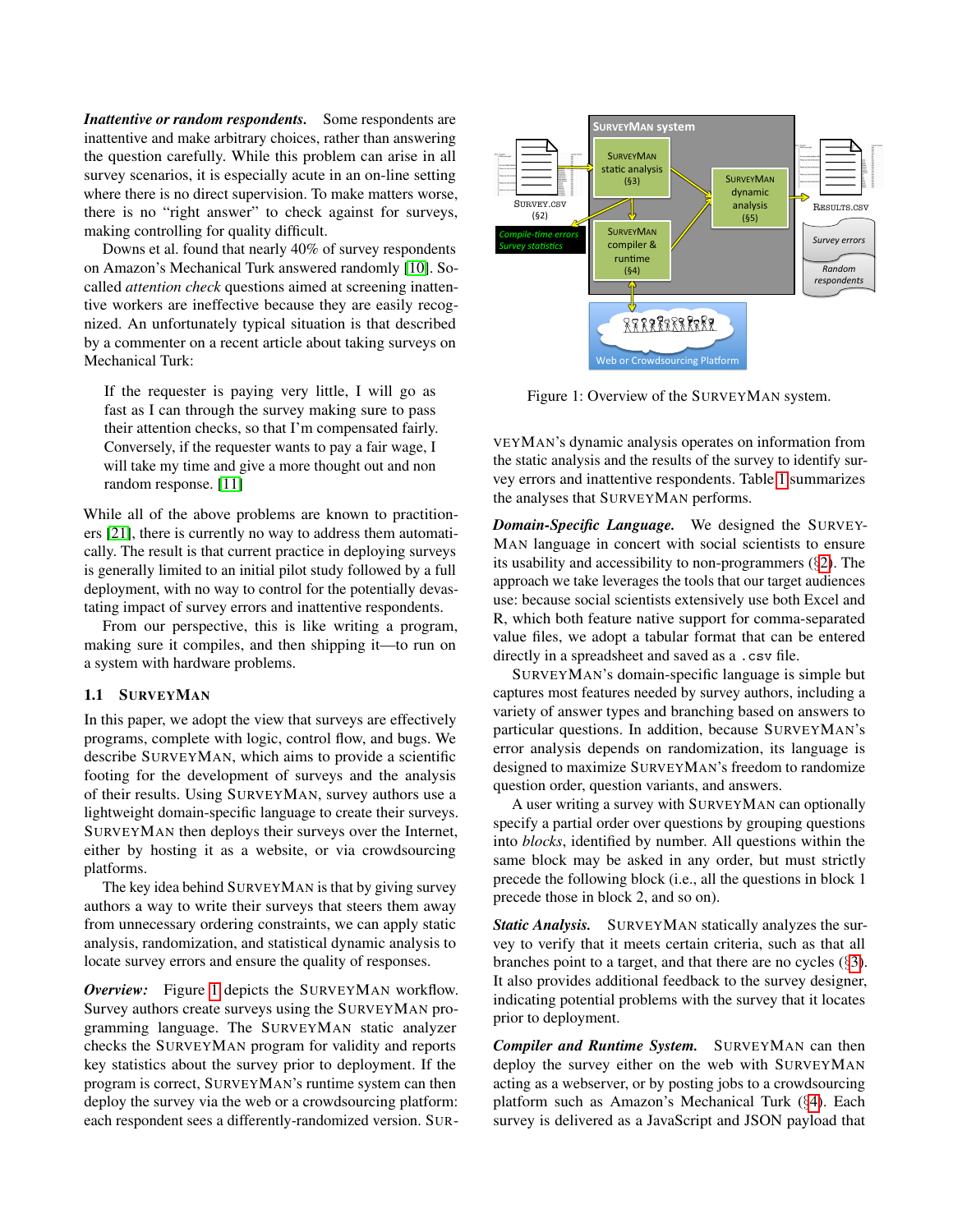<span id="page-2-0"></span>

| <b>Static Analyses</b>                   |          |                                                                                    |  |  |
|------------------------------------------|----------|------------------------------------------------------------------------------------|--|--|
| <b>Well-formedness</b>                   | 83.1     | Ensures survey is a DAG and other correctness checks                               |  |  |
| <b>Reachability</b>                      | $\S3.1$  | Ensures the possibility of seeing each question.                                   |  |  |
| <b>Survey statistics</b>                 | §3.2     | Min, max, and avg. # questions in survey; finds short-circuits and guides pricing  |  |  |
| <b>Entropy</b>                           | 83.2     | Measures information content of survey; higher is better                           |  |  |
| Dynamic Analyses                         |          |                                                                                    |  |  |
| <b>Correlated Questions</b>              | $\S$ 5.1 | Reports redundant questions which can be eliminated to reduce survey length        |  |  |
| <b>Ouestion Order Bias</b>               | $\S 5.2$ | Reports questions whose results depend <i>on the order</i> in which they are asked |  |  |
| <b>Question Wording Variant Bias</b>     | 85.3     | Reports questions whose results depend on the way they are worded                  |  |  |
| <b>Breakoff</b>                          | § 5.4    | Finds problematic questions that lead to survey abandonment                        |  |  |
| <b>Inattentive or Random Respondents</b> | 85.5     | Identifies unconscientious respondents so they can be excluded in analysis         |  |  |

Table 1: The analyses that SURVEYMAN performs on surveys and their deployment.

manages presentation and flow through the survey, and performs per-user randomization of question and answer order subject to constraints placed by the survey author. When a respondent completes or abandons a survey, SURVEYMAN collects the survey's results for analysis.

*Dynamic Analyses.* To find errors in a deployed survey, SURVEYMAN performs statistical analyses that take into account the survey's static control flow, the partial order on questions, and collected results (§[5\)](#page-7-2). These analyses can identify a range of possible survey errors, including question order bias, wording variant bias, questions that lead to breakoff, and survey fatigue. SURVEYMAN reports each error with its corresponding question, when applicable. It also identifies inattentive and random respondents. The survey author can then use the resulting report to refine their survey and exclude random respondents.

Note that certain problems with surveys are beyond the scope of any tool to address [\[43\]](#page-14-4). These include *coverage error*, when the respondents do not include the target population of interest; *sampling error*, when the make-up of the respondents is not representative of the target of interest; and *non-response bias*, when respondents to a survey are different from those who choose not to or are unable to participate in a survey. SURVEYMAN can help survey designers limit non-response bias due to abandonment by diagnosing and fixing its cause (breakoff or fatigue).

*Evaluation.* Our collaborators in the social sciences developed a number of surveys in SURVEYMAN, which were deployed on Amazon's Mechanical Turk (§[6\)](#page-9-0). We describe these experiences with SURVEYMAN and the results of the deployment, which identified a number of errors in the surveys as well as random respondents.

## 1.2 Contributions

The contributions of this paper are the following:

• Domain-Specific Language. We introduce the SURVEY-MAN domain-specific language for writing surveys, which enables error detection and quality control by relaxing ordering constraints (§[2,](#page-2-1) §[4\)](#page-6-0).

- Static Analyses. We present static analyses for identifying structural problems in surveys (§[3\)](#page-5-0).
- Dynamic Analyses. We present dynamic analyses to identify a range of important survey errors, including question variant bias, order bias, and breakoff, as well as inattentive or random respondents (§[5\)](#page-7-2).
- Experimental Results. We report on a deployment of SURVEYMAN with social scientists and demonstrate its utility  $(\S6)$  $(\S6)$ .

# <span id="page-2-1"></span>2. SURVEYMAN Domain-Specific Language

# 2.1 Overview

The SURVEYMAN programming language is a tabular, lightweight language aimed at end users. In particular, it is designed to both make it easy for survey authors without programming experience to create simple surveys, and let more advanced users create sophisticated surveys. Because of its tabular format, SURVEYMAN users can enter their surveys directly in a spreadsheet application, such as Microsoft Excel. Unlike text editors or IDEs, spreadsheet applications are tools that our target audience knows well. SURVEYMAN can read in . csv files, which it then checks for validity  $(\S 3)$  $(\S 3)$ , compiles and deploys  $(\S 4)$  $(\S 4)$ , and reports results, including errors  $(\S 5)$  $(\S 5)$ .

A key distinguishing feature of SURVEYMAN's language is its support for randomization, including question order, question variants, and answers. From SURVEYMAN's perspective, more randomization is better, both because it makes error detection more effective and because it provides experimental control for possible biases (§[5\)](#page-7-2). SURVEYMAN is designed so that survey authors must go out of their way to state when randomization is *not* to be used. This approach encourages authors to avoid imposing unnecessary ordering constraints.

*Basic Surveys:* To create a basic survey, a survey author simply lists questions and possible answers in a sequence of rows. When the survey is deployed, all questions are presented in a random order, and the order of all answers is also randomized.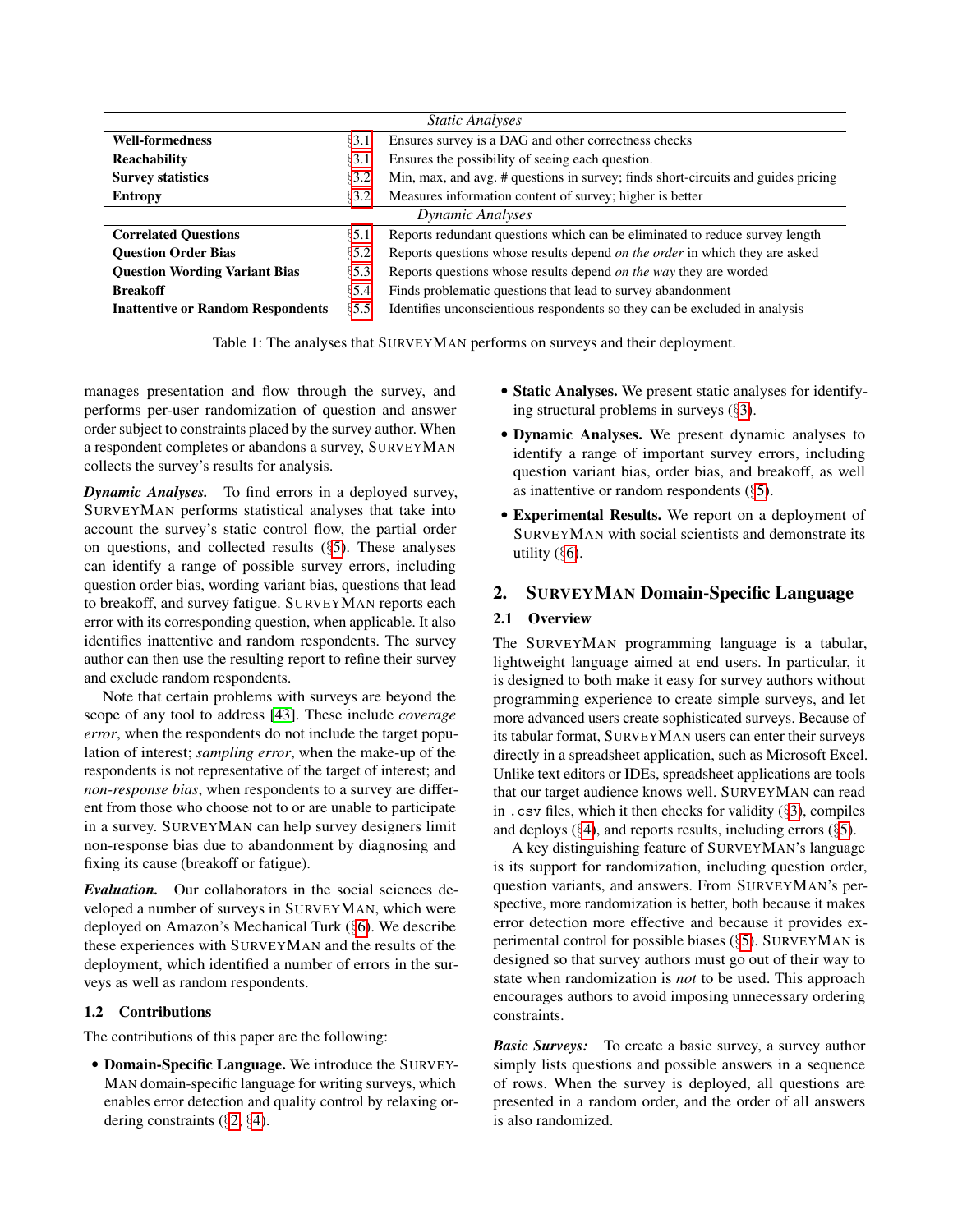<span id="page-3-0"></span>

| <b>BLOCK</b>   | <b>QUESTION</b>                                    | <b>OPTIONS</b>               | <b>EXCLUSIVE</b> | ORDERED     | <b>BRANCH</b>  |
|----------------|----------------------------------------------------|------------------------------|------------------|-------------|----------------|
|                | What is your gender?                               | Male                         |                  |             |                |
|                |                                                    | Female                       |                  |             |                |
|                |                                                    | Other                        |                  |             |                |
|                | What country do you live in?                       | <b>United States</b>         |                  |             | $\overline{c}$ |
|                |                                                    | India                        |                  |             | 3              |
|                |                                                    | Other                        |                  |             | 3              |
| $\overline{c}$ | What state do you live in?                         | Alabama                      |                  | <b>TRUE</b> |                |
| $\overline{2}$ |                                                    | Alaska                       |                  | <b>TRUE</b> |                |
| $\overline{2}$ |                                                    | Arizona                      |                  | <b>TRUE</b> |                |
| $\overline{2}$ |                                                    | Arkansas                     |                  | <b>TRUE</b> |                |
| $\overline{2}$ |                                                    | California                   |                  | <b>TRUE</b> |                |
| 3              | How much time do you spend on Mechanical Turk?     | Less than 1 hour per week.   |                  | <b>TRUE</b> |                |
| 3              |                                                    | 1-2 hours per week.          |                  | <b>TRUE</b> |                |
| 3              |                                                    | 2-4 hours per week.          |                  | <b>TRUE</b> |                |
| 3              |                                                    | 4-8 hours per week.          |                  | <b>TRUE</b> |                |
| 3              |                                                    | 8-20 hours per week.         |                  | <b>TRUE</b> |                |
| 3              |                                                    | 20-40 hours per week.        |                  | <b>TRUE</b> |                |
| 3              |                                                    | More than 40 hours per week. |                  | <b>TRUE</b> |                |
| 3              | Check all the reasons why you use Mechanical Turk. | Fruitful way to spend time.  | <b>FALSE</b>     |             |                |
| 3              |                                                    | Primary source of income.    | <b>FALSE</b>     |             |                |
| 3              |                                                    | Secondary source of income.  | <b>FALSE</b>     |             |                |
| 3              |                                                    | To kill time.                | <b>FALSE</b>     |             |                |
| 3              |                                                    | I find the tasks to be fun.  | <b>FALSE</b>     |             |                |
| 3              |                                                    | I am currently unemployed.   | <b>FALSE</b>     |             |                |

Figure 2: An example survey written using the SURVEYMAN domain-specific language, adapted from Ipeirotis [\[16\]](#page-14-9). For clarity, a horizontal line separates each question, and a double horizontal line separates distinct *blocks*, which optionally define a partial order: all questions in block i appear in random order before questions in blocks  $j > i$ . When blocks are not specified, all questions may appear in a random order. This relaxed ordering enables SURVEYMAN's error analyses.

*Ordering Constraints:* Survey authors can assign numbers to questions that they wish to order; we use the terminology of the survey literature and call these numbers *blocks*. Multiple questions can have the same number, which causes them to appear in the same block. Every question in the same block will be presented in a random order to each respondent. All questions inside blocks of a lower number will be presented before questions inside higher-numbered blocks.

SURVEYMAN's block construct has additional features that can give advanced survey authors finer-grained control over ordering (§[2.3\)](#page-4-0).

*Logic and Control Flow:* SURVEYMAN also includes both logic and control flow in the form of branches depending on the survey taker's responses. Each answer can contain a target branch (a block), which is taken if the survey taker chooses that answer.

## 2.2 Syntax

Figure [2](#page-3-0) presents a sample SURVEYMAN program, a survey from a Mechanical Turk demographic survey modified to illustrate SURVEYMAN's features [\[16\]](#page-14-9).

Every SURVEYMAN program contains a first row of column headers, which indicate the contents of the following rows. The only mandatory columns are QUESTION and OPTIONS; all other columns are optional. If a given column is not present, its default value is used. The columns may appear in any order.

| Column            | <b>Description</b>                        |
|-------------------|-------------------------------------------|
| <b>QUESTION</b>   | The text for a question                   |
| <b>OPTIONS</b>    | Answer choices, one per row               |
| <b>BLOCK</b>      | Numbers used to partially order questions |
| <b>EXCLUSIVE</b>  | Only one choice allowed (default)         |
| ORDERED           | Present options in order                  |
| <b>BRANCH</b>     | For this response, go to this block       |
| <b>RANDOMIZE</b>  | Randomize option orders (default)         |
| <b>FREETEXT</b>   | Allow text entry, optionally constrained  |
| <b>CORRELATED</b> | Used to indicate questions are correlated |

Table 2: Columns in SURVEYMAN. All except the first two (QUESTION and OPTIONS) are optional.

*Blocks.* Each question can have an optional BLOCK number associated with it. Blocks establish a partial order. Questions with the same block number may appear in any order, but must precede all questions with a higher block number. If no block column is specified, all questions are placed in the same block, meaning that they can appear in any order.

*Questions and Answers.* The QUESTION column contains the question text, which may include HTML. Users may wish to specify multiple variants of the same question to control for or detect question wording bias. To do this, users place all of the variants in a particular block and have every question branch to the same target.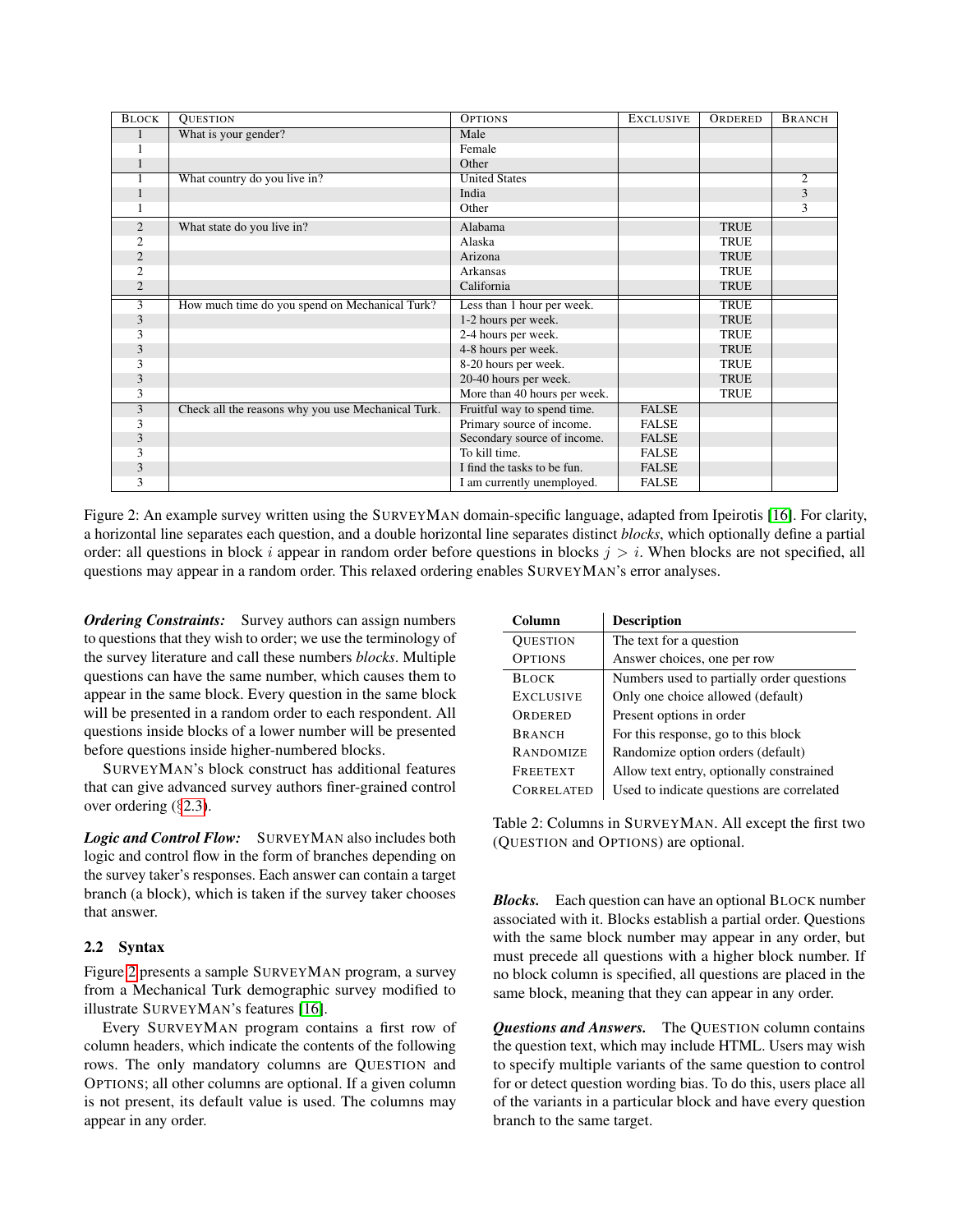The survey author specifies each question as a series of consecutive rows. A row with the QUESTION column filled in indicates the end of the previous question and the start of a new one. All other rows leave this column empty (as in Figure [2\)](#page-3-0).

OPTIONS are the possible answers for a question. SUR-VEYMAN treats a row with an empty question text field as belonging to the question above it. These may be rendered as radio buttons, checkboxes, or freetext. If there is only one option listed and the cell is empty, this question text is presented to the respondent as instructions.

*Radio Button or Checkbox Questions.* By default, all options are EXCLUSIVE: the respondent can only choose one. These correspond to "radio button" questions. If the user specifies a EXCLUSIVE column and fills it with false, the respondent can choose multiple options, which are displayed as "checkbox" questions.

*Freetext Questions.* The default value for FREETEXT is false. There are three ways of specifying freetext questions:

- 1. Enter true in the FREETEXT column. The interpreter will show an empty text area.
- 2. Enter a regular expression for validation. We denote regular expressions by  $\#\{\langle \text{regexp}\rangle\}$ , where  $\langle \text{regexp}\rangle$ is validated by the Javascript runtime.
- 3. Enter any other string, which will be interpreted as a default value to be displayed in the text area.

When a question's FREETEXT column is not empty or false, SURVEYMAN ignores all other flags and ensures that the set of options is empty.

*Ordering.* By default, options are unordered; this corresponds to nominal data like a respondent's favorite food, where there is no ordering relationship. Ordered options include so-called Likert scales, where respondents rate their level of agreement with a statement; when the options comprise a ranking (e.g., from 1 to 5); and when ordering is necessary for navigation (e.g., for a long list of countries).

When options are unordered, they are presented to each respondent as one of m! possible permutations of the answers, where  $m$  is the number of options. To order the options, the user must fill in a ORDERED column with the value TRUE. When they are ordered, they can still be randomized: they are either presented in the forward or backwards order. The user can only force the answers to appear in exactly the given order by also including a RANDOMIZE column and filling in the value FALSE.

Unordered options eliminate option order bias, because the position of each option is randomized. They also make inattentive respondents who always click on a particular option choice indistinguishable from random respondents. This property lets SURVEYMAN's quality control algorithm simultaneously identify both inattentive and random responses.

*Branches.* The BRANCH column provides control flow through the survey when the survey designer wants respondents who answer a particular question one way to take one path through the survey, while respondents who answer differently take a different path. For example, in the survey shown in Figure [2,](#page-3-0) only when respondents answer that they live in the United States will they be asked what state they live in.

During the survey, branching is deferred until the end of a block, as Figure [3\(a\)](#page-5-3) depicts. By avoiding premature branching, this approach ensures that all users answer the same questions, regardless of randomization. It also avoids the biasing of question order that would result by forcing branches to appear in a fixed position.

Branching from a particular question response must go to a higher numbered block, preventing cycles.

#### 2.3 Advanced Features

SURVEYMAN has several advanced features to give survey authors more control over their surveys and their interaction with SURVEYMAN.

*Correlated questions.* SURVEYMAN lets authors include a CORRELATED column to assist in quality control. SUR-VEYMAN checks for correlations between questions to see if any redundancy can be removed, since shorter surveys help reduce survey fatigue. However, sometimes correlations are desired, whether to confirm a hypothesis or as a form of quality control. SURVEYMAN thus lets authors mark sets of questions as correlated by filling in the column with arbitary text: all questions with the same text are assumed to be correlated. SURVEYMAN will then only report if the answers to these questions are *not* correlated. If not, this information can be used to help identify inattentive or adversarial respondents.

#### <span id="page-4-0"></span>Advanced Blocks Notation

So far, we have described blocks as if they were limited to non-negative integers. In fact, SURVEYMAN's block syntax is more general<sup>[1](#page-4-1)</sup>.

There are three kinds of blocks: *top-level blocks*, indicated by a single number; *nested blocks*, indicated by numbers separated by periods; and *floating blocks*, indicated by alphanumerics, which can move around inside their parent blocks. We describe each in terms of their interaction with other blocks and with branches. Figure [3\(b\)](#page-5-3) gives an example of each.

*Top-level Blocks.* A survey is composed of blocks. If there are no blocks (i.e., the survey is completely flat), we say that all questions belong to a single, top-level block (block 1). Only one branch question is allowed per top-level block. Additionally, branch question targets must also be top-level blocks, though they cannot be floating blocks (described below).

<span id="page-4-1"></span> $\frac{1}{1}$  Formally, the syntax of blocks is given by the following regular expression:  $[1-9][0-9]*$  (.  $[a-z1-9][0-9]*$ )\*.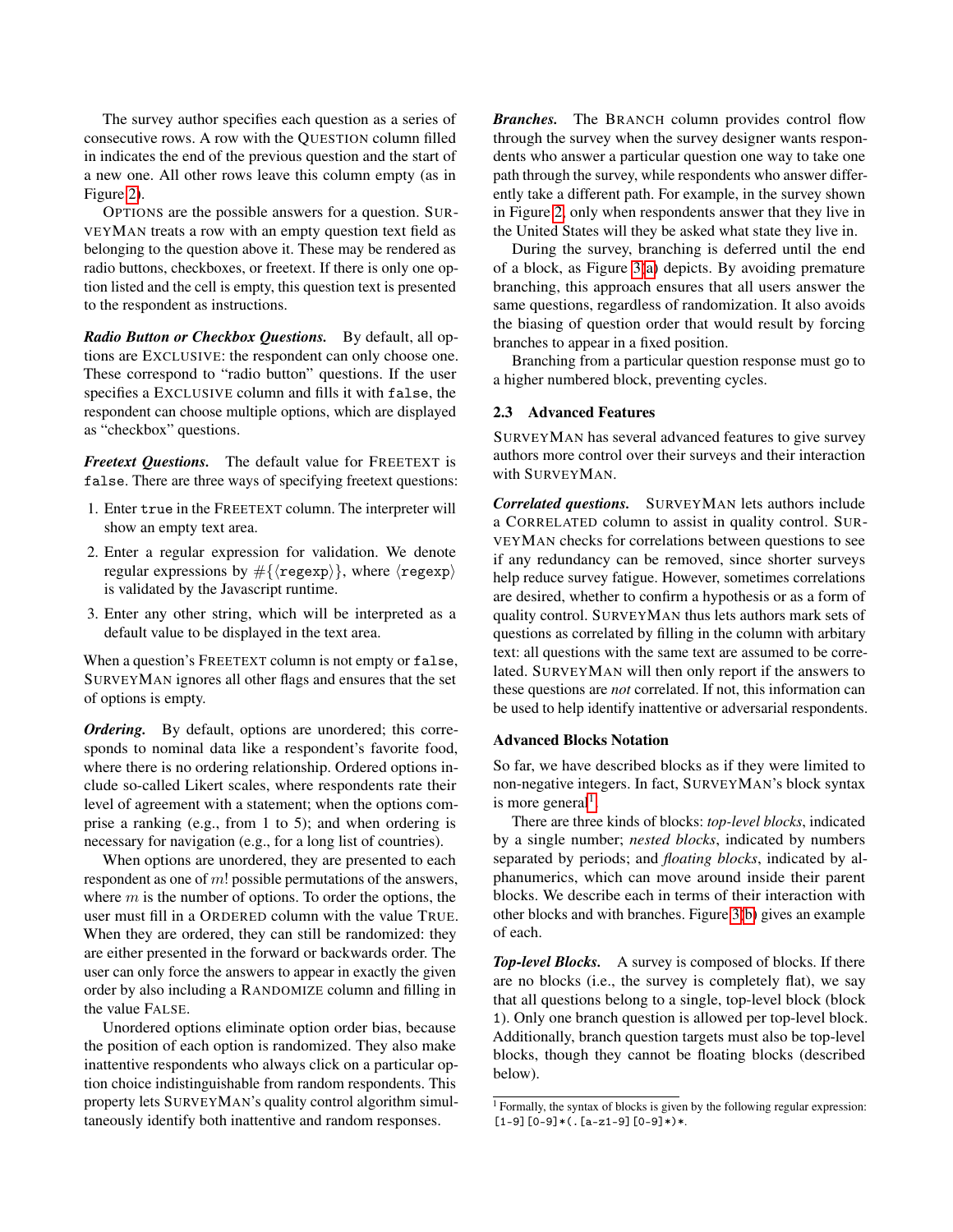<span id="page-5-3"></span>

(a) In this example of survey branches, the respondent is asked the branching question (Q3) as the second question. The execution of this branch is deferred until the respondent answers Q2, the last question in the block.

(b) Two different instances of a survey with top-level blocks (1 and 2), nested blocks  $(1.1$  and  $1.2)$ , and a floating block  $(1.B)$ . The floating block can move anywhere within block 1, while the other blocks retain their relative orders (§[2.3\)](#page-4-0).

Figure 3: Examples of branches and blocks.

*Nested Blocks.* As with outlines, a period in a block indicates hierarchy: we can think of blocks numbered 1.1 and 1.2 as being *contained* within block 1. All questions numbered 1.1 precede all questions numbered 1.2, and both strictly precede blocks with numbers 2 or higher.

*Floating Blocks.* Survey authors may want certain questions to be allowed to appear anywhere within a containing block. For example, a survey author might want questions to appear within block 1, but does not care whether they appear before or after other questions contained in that block (e.g., questions with block numbers 1.1 and 1.2). Such questions can be placed in *floating blocks*. A question is marked as floating by using a block name that is an alphanumeric string rather than a number.

In this case, the survey author could give a floating question the block number 1.A. That block is contained within block 1, and the question is free to float anywhere within that block. The string itself has no effect on ordering; for example, blocks 1.A and 1.B can appear in any order inside block 1. All questions in the same floating block float together inside their containing block.

## <span id="page-5-0"></span>3. Static Analyses

SURVEYMAN provides a number of static analyses that check the survey for validity and identify potential issues.

## <span id="page-5-1"></span>3.1 Well-Formedness

After successfully parsing its .csv input, the SURVEYMAN analyzer verifies that the input program itself is well-formed and issues warnings, if appropriate. It checks that the header contains the required QUESTION and OPTION columns. It warns the programmer if it finds any unrecognized headers, since these may be due to typographical errors. SURVEYMAN

also issues a warning if it finds any duplicate questions. It then performs more detailed analysis of branches:

*Top-Level Branch Targets Only:* SURVEYMAN verifies that the target of each branch in the survey is a top-level block; that is, it cannot branch into a nested block. This check takes constant time.

*Forward Branches:* Since the survey must be a DAG, all branching must be to higher-numbered blocks. SURVEYMAN verifies that each branch target id is larger than the id of the block that the branch question belongs to.

*Consistent Block Branch Types:* SURVEYMAN computes the *branch type* of every block. A block can contain no branches in the block (NONE) or exactly one branch question (ONE). It can also be a block where all of the questions have branches to the same destination (ALL). This is the approach used to express question variants, where just one of a range of semantically-identical questions is chosen. In this case, questions can only differ in their text; only one of the variants (chosen randomly) will be asked.

*Reachability:* If we define a path through a survey to be the sequence of questions answered, the union of the set of questions in all possible paths must be equal to the set of questions specified in the survey. If these two sets are not equal, then some question is unreachable. Questions can only become unreachable if they are contained in an ordered block that is skipped, due to branching. When this happens, SURVEYMAN throws an error.

## <span id="page-5-2"></span>3.2 Survey Statistics and Entropy

If a program passes all of the above checks, SURVEYMAN produces a report of various statistics about the survey, including an analysis of paths through the survey.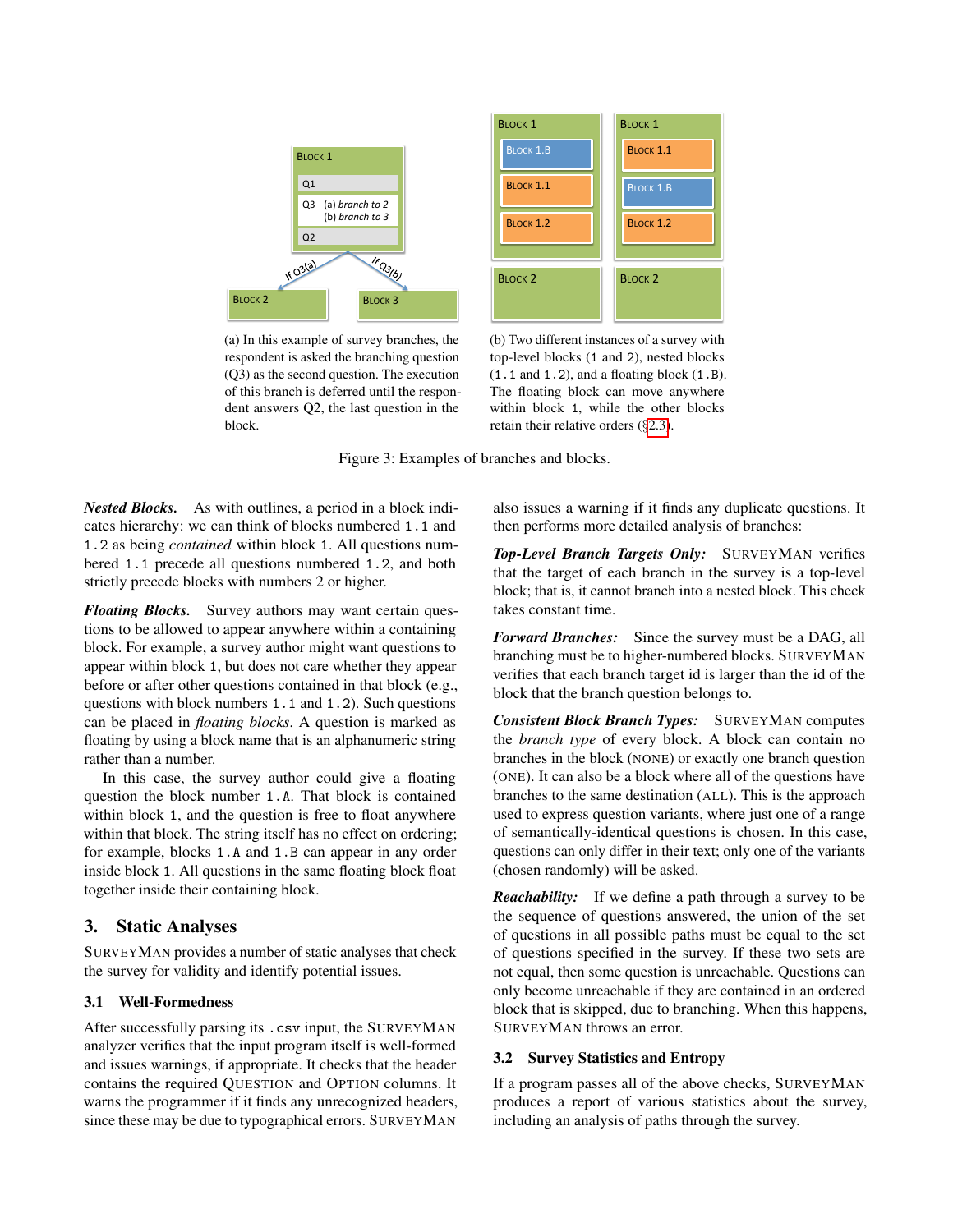If we view a path through the survey as the series of questions seen and answered, the computation of paths would be intractable. Consider a survey with 16 randomizable blocks, each having four variants and no branching. We thus have 16! total block orderings; since we choose from four different questions, we end up with 216! unique paths.

Fortunately, the statistics we need require only computations of the *length* of paths rather than the *contents* of the path. The number of questions in each block can be computed statically. We thus only need to consider the branching between these blocks when computing path lengths.

*Minimum Path Length:* Branching in surveys is typically related to some kind of division in the underlying population. When surveys have sufficient branching, it may be possible for some respondents to answer far fewer questions than the survey designer intended – they may *short circuit* the survey. Sometimes this is by design: for a survey only interested in curly-haired respondents, the survey can be designed so that answering "no" to "Do you have curly hair?" sends the respondent straight to the end. In other cases, this may not be the intended effect and could be either a typographical error or a case of poor survey design. SURVEYMAN reports the minimum number of questions a survey respondent could answer while completing the survey.

*Maximum Path Length:* A survey that is too long can lead to survey fatigue. Surveys that are too long are also likelier to lead to inattentive responses. SURVEYMAN reports the number of questions in the longest path through the survey to alert authors to this risk.

*Average Path Length:* Backends such as Amazon Mechanical Turk require the requester to provide a time limit on surveys and a payment. The survey author can use the average path length through the survey to estimate the time it would take to complete, and from that compute the baseline payment. SURVEYMAN computes this average by generating a large number of random responses to the survey (currently, 5000) and reports the mean length.

*Maximum Entropy:* Finally, SURVEYMAN reports the entropy of the survey. This number roughly corresponds to the complexity of the survey. If the survey has very low entropy (few questions or answers), the survey will require many respondents for SURVEYMAN to be able to identify inattentive respondents. Surveys with higher entropy provide SURVEY-MAN with greater discriminatory power. For a survey of  $n$ questions each with  $m_i$  responses, SURVEYMAN computes a conservative upper bound on the entropy on the survey as  $n \log_2(\max\{m_i \mid 1 \le i \le n\}).$ 

# <span id="page-6-0"></span>4. Compiler and Runtime System

Once a survey passes the validity checks described in Section [3.1,](#page-5-1) the SURVEYMAN compiler transforms it into a payload that runs inside a web page (§[4.1\)](#page-6-1). SURVEYMAN

then deploys the survey, either by acting as a webserver itself, or by posting the page to a crowdsourcing platform and collecting responses (§[4.2\)](#page-6-2). Display of questions and flow through the survey are managed by an interpreter written in JavaScript (§[4.3\)](#page-6-3). After all responses have been collected, SURVEYMAN performs the dynamic analyses described in Section [5.](#page-7-2)

## <span id="page-6-1"></span>4.1 Compilation

SURVEYMAN transforms the survey into a minimal JSON representation wrapped in HTML, which is executed by the interpreter described in Section [4.3.](#page-6-3) The JSON representation contains only the bare minimum information required by the JavaScript interpreter for execution, with analysis-related information stripped out.

Surveys can be targeted to run on different platforms; SURVEYMAN supports any platform that allows the use of arbitrary HTML. When the platform is the local webserver, the HTML is the final product. When posting to Amazon's Mechanical Turk (AMT), SURVEYMAN wraps the HTML inside an XML payload which is handled by AMT. The embedded interpreter handles randomization, the presentation of questions and answers, and communication with the SURVEYMAN runtime.

## <span id="page-6-2"></span>4.2 Survey Execution

We describe how surveys appear to a respondent on Amazon's Mechanical Turk; their appearance on a webserver is similar. When a respondent navigates to the webpage displaying the survey, they first see a consent form in the HIT preview. After accepting the HIT, they begin the survey.

The user then sees the first question and the answer options. When they select some answer (or type in a text box), the next button and a SUBMIT EARLY button appear. If the question is instructional and is not the final question in the survey, only the next button appears. When the respondent reaches the final question, only a SUBMIT button appears.

Each user sees a different ordering of questions. However, each particular user's questions are always presented in the same order. The random number generator is seeded with the user's session or *assignment* id. This means that if the user navigates away from the page and returns to the HIT, the question order will be the same upon second viewing.

SURVEYMAN displays only one question at a time. This design decision is not purely aesthetic; it also makes measuring breakoff more precise, because there is never any confusion as to which question might have led someone to abandon a survey.

## <span id="page-6-3"></span>4.3 Interpreter

Execution of the survey is controlled by an interpreter that manages the underlying evaluation and display. This interpreter contains two key components. The first handles survey logic; it runs in a loop, displaying questions and process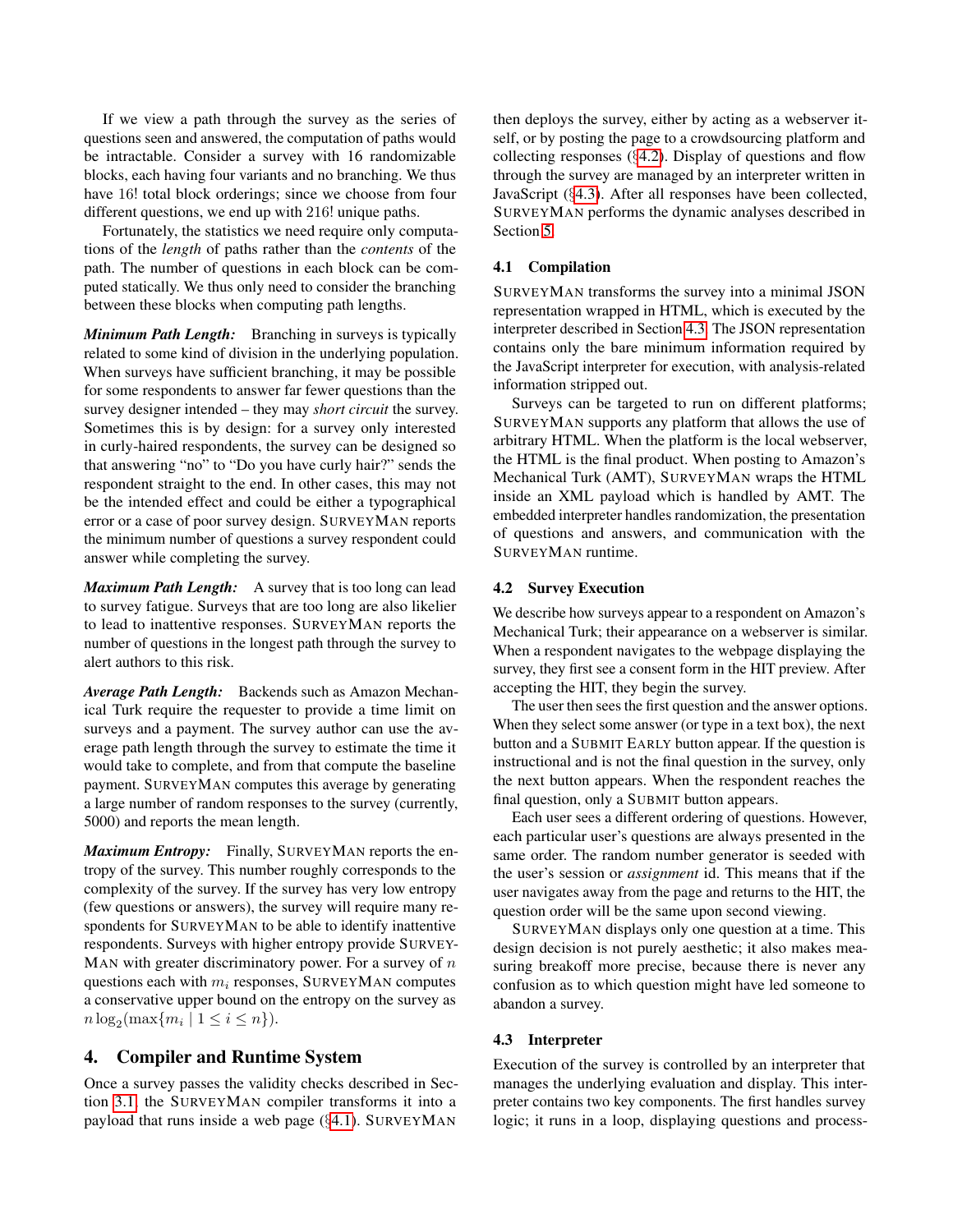ing responses. The second layer handles display information, updating the HTML in response to certain events.

In addition to the functions that implement the state machine, the interpreter maintains three global variables:

- Block Stack: Since the path through a survey is determined by branching over blocks, and since only forward branches are permitted, the interpreter maintains blocks on a stack.
- Question Stack: Once a decision has been made as to which block is being executed (e.g., after a random selection of a block), the appropriate questions for that block are placed on the question stack.
- Branch Reference Cell: If a block contains a branch, this value stores its target. The interpreter defers executing the branch until all of the questions in the block have been answered.

The SURVEYMAN interpreter is first initialized with the survey JSON, which is parsed into an internal survey representation and then randomized using a seeded random number generator. This randomization preserves necessary invariants like the partial order over blocks. It then pushes all of the top-level blocks onto the block stack. It then pops off the first block and initializes the question stack, and starts the survey. One question appears at a time, and the interpreter manages control flow to branches depending on the answers given by the respondent.

## <span id="page-7-2"></span>5. Dynamic Analyses

After collecting all results, SURVEYMAN performs a series of tests to identify survey errors and inattentive or random respondents. Table [3](#page-8-3) provides an overview of the statistical tests used for each error and each possible combination of question types tested. The categories of data being compared determine the statistical tests that SURVEYMAN uses. These categories are known as "scales of measurement" in the behavioral sciences [\[38\]](#page-14-10). SURVEYMAN supports both unordered (*nominal*) and ordered (*ordinal*) scales.

Unordered data include sex, language spoken, and yes/no questions. The most powerful comparison we can make between two unordered measurements is equality.

Ordered data in surveys primarily take the form of Likertscale questions. These questions have an ordering, but there is no meaningful interpretation for the magnitude of difference between ranks.

SURVEYMAN uses the EXCLUSIVE and ORDERED columns to determine the category of data. SURVEYMAN does not support any automated analyses on questions whose EXCLUSIVE column is set to false (i.e. "checkbox" questions). When a question's EXCLUSIVE column is set to true and its ORDERED column is set to false, the question's response options are unordered data. When both EXCLU-SIVE and ORDERED are set to true, the question's response options represent ordered data.

## <span id="page-7-0"></span>5.1 Correlated Questions

SURVEYMAN analyzes correlation in two ways. The COR-RELATED column can be used to indicate sets of questions that the survey author expects to have statistical correlation. Flagged questions can be used to validate or reject hypotheses and to help detect bad actors. Alternatively, if a question not marked as correlated is found to have a statistically significant correlation, then SURVEYMAN flags it.

For two questions such that at least one of them is unordered, SURVEYMAN returns the  $\chi^2$  statistic, its *p*-value, and computes Cramér's V to determine correlation.  $\chi^2$  is the standard statistic for comparing categorical (unordered) data. Each variable can only take on one of a set of values and we expect the underlying distribution of values (question responses) for each variable (question) to be independent.

For any two questions, we find the subset of respondents who answered both questions. We fill a contingency table with those counts and compute the  $\chi^2$  statistic. Cramér's V scales the  $\chi^2$  statistic for use as a correlation coefficient. SURVEYMAN also uses Cramér's V when comparing an unordered and an ordered question.

Ordered questions are compared using Spearman's  $\rho$ . This is a commonly used statistic for comparing ranked data. It measures the strength of a monotonic relationship between two ranked variables.

In practice, SURVEYMAN rarely has sufficient data to return confidence intervals on such point estimates. Instead, it simply flags the pair of questions with the value computed.

The survey author can act on this information in two ways. First, the survey author may decide to shorten the survey by removing one or more of the correlated questions. It is ultimately the responsibility of the survey author to use good judgement and domain knowledge when deciding to remove questions. Second, the survey author could use discovered correlations to assist in the identification of cohorts or bad actors by updating the entries in the CORRELATED column appropriately.

#### <span id="page-7-1"></span>5.2 Question Order Bias

To compute order bias, SURVEYMAN uses the Mann-Whitney U test for ordered questions and the  $\chi^2$  statistic for unordered questions. In each case, SURVEYMAN attempts to disprove the assumption that the distributions of responses are the same regardless of question order.

For each question pair  $(q_i, q_j)$ , where  $i \neq j$ , SURVEY-MAN partitions the sample into two sets:  $S_{i \leq j}$ , the set of questions where  $q_i$  precedes  $q_j$ , and  $S_{j \leq i}$ , the set of questions where  $q_i$  follows  $q_j$ . Each pair of observations will correspond to an individual respondent. We assume that respondents do not collude; this allows SURVEYMAN to assume each set is independent. We outline below how to test for bias in  $q_i$  when  $q_i$  precedes it (the other case is symmetric), both for ordered and unordered questions.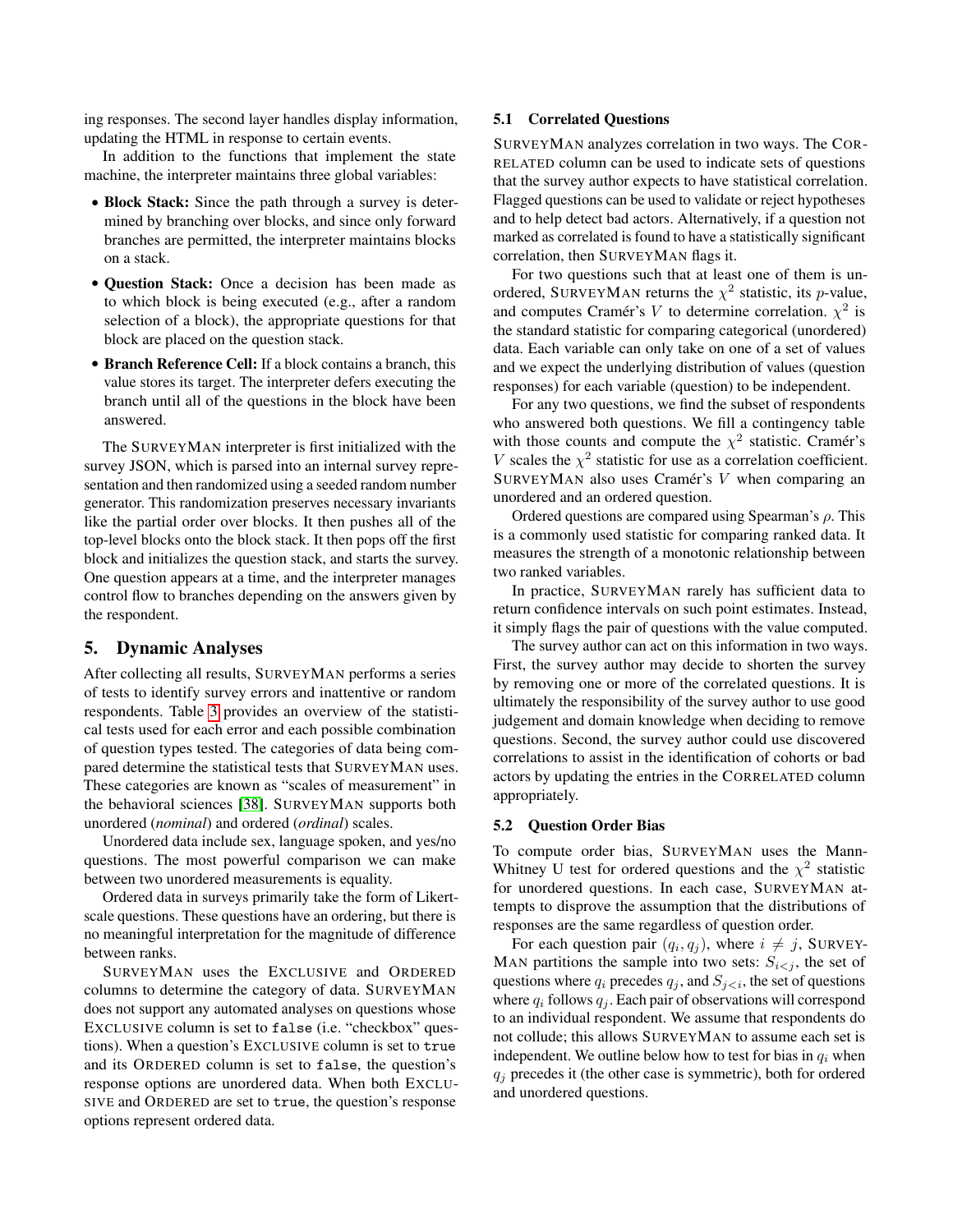<span id="page-8-3"></span>

| <b>ERROR</b>                             | <b>BOTH ORDERED</b>     | <b>BOTH UNORDERED</b>   | ORDERED-UNORDERED |  |
|------------------------------------------|-------------------------|-------------------------|-------------------|--|
| <b>Correlated Questions</b>              | Spearman's $\rho$       | Cramér's $V$            | Cramér's $V$      |  |
| <b>Ouestion Order Bias</b>               | Mann-Whitney U-Test     | $\sim^2$                | N/A               |  |
| <b>Ouestion Wording Variant Bias</b>     | Mann-Whitney U-Test     |                         | N/A               |  |
| <b>Inattentive or Random Respondents</b> | Nonparametric bootstrap | Nonparametric bootstrap | N/A               |  |
|                                          | over empirical entropy  | over empirical entropy  | N/A               |  |

Table 3: The statistical tests used to find particular errors. Tests are conducted pair-wise across questions; each column indicates whether the pairs of questions both have answers that are ordered, both unordered, or a mix.

#### *Ordered Questions: Mann-Whitney* U *Statistic*

- 1. Assign ranks to each of the options. For example, in a Likert-scale question having options *Strongly Disagree*, *Disagree*, *Agree*, and *Strongly Agree*, assign each the values 1 through 4.
- 2. Convert each answer to  $q_i$  in  $S_{i \le j}$  to its rank, assigning average ranks to ties.
- 3. Convert each answer to  $q_i$  in  $S_{i \leq i}$  to its rank, assigning average ranks to ties.
- 4. Compute the U statistic over the two sets of ranks. If the probability of computing  $U$  is less than the critical value, there is a significant difference in the ordering.

## *Unordered Questions:* χ <sup>2</sup> *Statistic*

- 1. Compute frequencies  $f_{i \leq j}$  for the answer options of  $q_i$  in the set of responses  $S_{i \leq j}$ . We use these values to compute the estimator.
- 2. Compute frequencies  $f_{j \leq i}$  for answer options  $q_i$  in the set of responses  $S_{j \lt i}$ . These form our observations.
- 3. Compute the  $\chi^2$  statistic on the data set. The degrees of freedom will be one less than the number of answer options, squared. If the probability of computing such a number is less than the value at the  $\chi^2$  distribution with these parameters, there is a significant difference in the ordering.

SURVEYMAN computes these values for every unique question pair, and reports questions with an identified order bias.

#### <span id="page-8-0"></span>5.3 Question Wording (Variant) Bias

Wording bias uses almost the same analysis approach as order bias. SURVEYMAN compares the response distributions of  $\binom{k}{2}$  pairs of questions, where k corresponds to the number of variants. As with order bias, SURVEYMAN reports questions whose wording variants lead to a statistically significant difference in responses.

#### <span id="page-8-1"></span>5.4 Breakoff vs. Fatigue

SURVEYMAN identifies and distinguishes two kinds of breakoff: breakoff triggered at a particular *position* in the survey, and breakoff at a particular *question*. Breakoff by position is often an indicator that the survey is too long.

Breakoff by question may indicate that a question is unclear, offensive, or burdensome to the respondent.

Since SURVEYMAN randomizes the order of questions whenever possible, it can generally distinguish between positional breakoff and question breakoff without the need for any statistical tests. To identify both forms of breakoff, SUR-VEYMAN reports ranked lists of the number of respondents who abandoned the survey by position and by question. A cluster around a position indicates fatigue or that the compensation for the survey, if any, is inadequate. A high number of abandonments at a particular question indicates a problem with the question itself.

## <span id="page-8-2"></span>5.5 Inattentive or Random Respondents

#### Prior Approaches

Inattentive and random respondents are known threats to validity in the survey literature. These threats are amplified for web surveys. Researchers in the social sciences already employ *ad hoc* quality control mechanisms to address these threats. These include the following:

- *Catch trials*, questions with only one legitimate response [\[5\]](#page-13-6);
- *Attention-check questions*, which are repeated, sometimes with different wording, to check for consistency [\[31,](#page-14-11) [41\]](#page-14-12);
- *Instructional manipulation checks*, where the question text indicates how to answer a question (e.g., that the respondent should pick option (b)) [\[26\]](#page-14-13); and
- *Good-faith reminders*, exhortations to the survey taker to pay attention and answer truthfully [\[23\]](#page-14-14).

These quality control mechanisms are vulnerable to malicious respondents. For example, catch trials and manipulation checks are easily spotted and thus can be gamed. Conversely, honest respondents who experience fatigue may inadvertently fail to answer these correctly and be incorrectly excluded [\[24\]](#page-14-15).

In addition to *ad hoc* in-survey quality control measures, researchers also employ *post hoc* statistical analyses to identify inattentive respondents, also known as *insufficient effort responding* [\[14\]](#page-14-16). Approaches to identifying inattentive respondents include the following:

• Picking a threshold number of failed catch trials;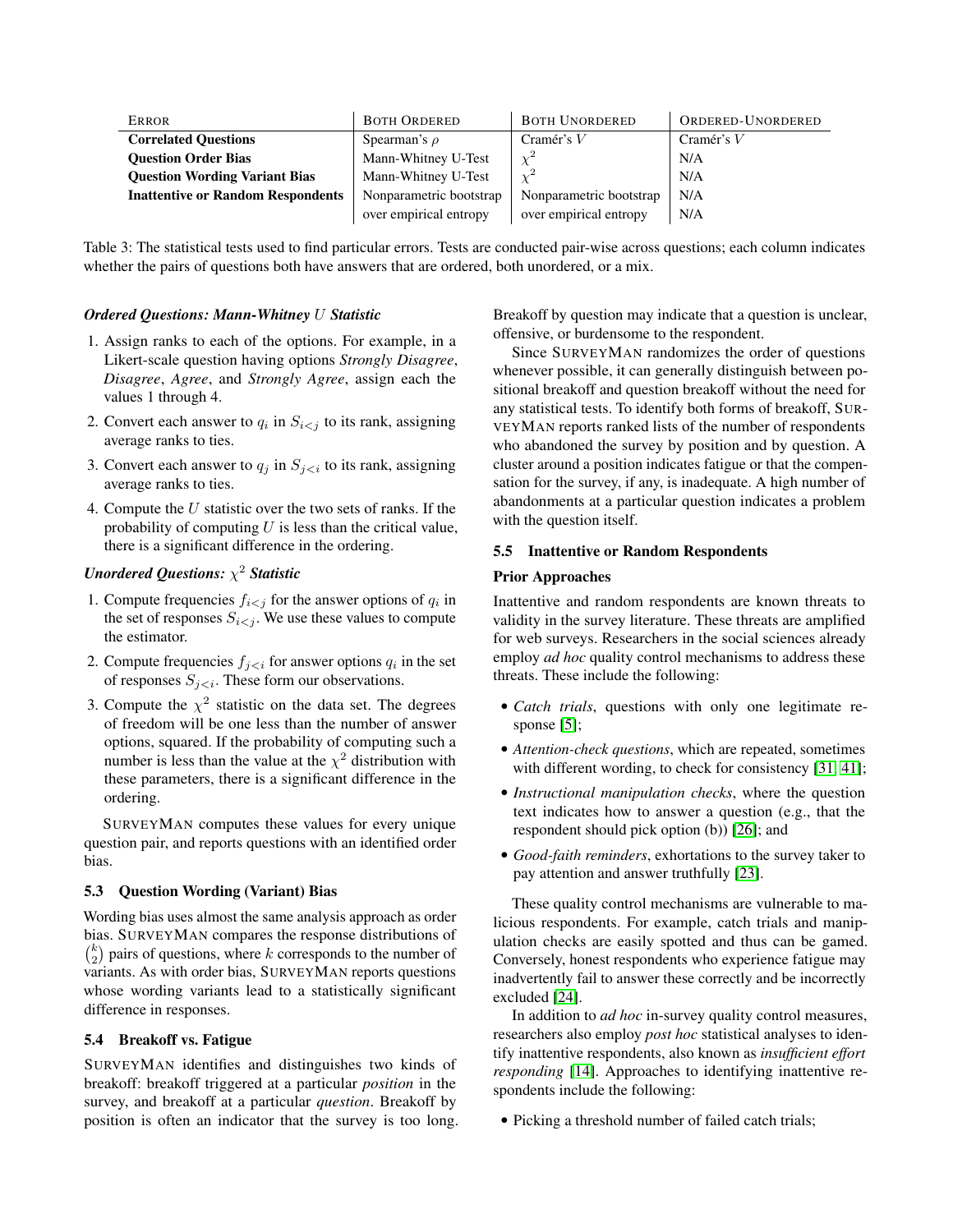- Identifying outlier responses at the question level; and
- Identifying outlier responses using the multi-dimensional Mahalanobis distance over the entire survey [\[14\]](#page-14-16).

These approaches can be useful, but do not generalize. Although general catch trials exist (e.g., asking for a respondent's date of birth twice, worded differently), they are easily spotted and gamed. Domain-specific catch trials are not reusable across surveys. Mahalanobis distance and other outlier based approaches assume that legitimate survey responses all form one cluster. This assumption can easily be violated if survey respondents constitute multiple clusters. For example, politically conservative individuals might answer questions on a health care survey quite differently from politically liberal individuals. In any event, there is no compelling reason to believe clusters will be distributed normally around the mean.

Other *ad hoc* techniques aimed at identifying random or low-effort respondents include measuring the amount of time spent completing a survey, adding CAPTCHAs, and measuring the entropy of responses, assuming that low-effort respondents either choose one option or alternate between options regularly [\[45\]](#page-14-17); none of these reliably distinguish lazy or random respondents from real respondents.

Many *post hoc* statistical analyses must exclude respondents with partial responses or must somehow impute the missing data. It is also unclear how to take into account surveys with branches into these extant statistical analyses; different respondents will take different paths, making them incomparable.

#### SURVEYMAN's Approach

SURVEYMAN's quality control provides a general solution to finding inattentive respondents; by virtue of SURVEYMAN's randomization of answers, it also automatically identifies random respondents.

SURVEYMAN uses an approach inspired by the entropy calculation in its static analysis, but that represents scaled likelihood. SURVEYMAN first computes the empirical probabilities for each question's answer options.

Let  $n$  be the number of questions in a survey. For every response r, SURVEYMAN calculates a score based on entropy. Since respondents may exit the survey at any point,  $r$  is a set such that  $|r| \leq n$ . We define the following terms:

- $n_r$ : the total number of questions answered in response r;
- $q_i$ : the  $i^{th}$  question; and

.

•  $o_{r,q_i}$ : the answer option chosen for  $q_i$ .

The score assigned to response  $r$  is then

$$
\sum_{i=1}^{n_r} -\mathbb{P}(o_{r,q_i}) \log_2(\mathbb{P}(o_{r,q_i}))
$$

Once SURVEYMAN has computed the scores for every respondent, it classifies outlying scores as bad actors. SURVEY-MAN cannot perform outlier analysis on the scores directly. Breakoff and diverging paths through the survey make the scores on each response incomparable.

Instead, for each response  $r$ , SURVEYMAN selects the subset of responses that contain  $r$ 's questions and recomputes the scores for comparison. SURVEYMAN uses the bootstrap method to define a one-sided confidence interval provided by the user (the default is 95%). This confidence interval provides the threshold for classifying respondents as bad actors.

Unlike previous methods, SURVEYMAN's approach is well-suited to capture malicious actors who purposely choose low-frequency answer options. Malicious respondents pose a significant and real threat to validity, especially for web-based survey respondents [\[32\]](#page-14-18). Respondents who frequently choose low-frequency options will almost certainly be marked as invalid.

SURVEYMAN's approach is complementary to existing techniques such as catch trials because it focuses its quality control efforts on a different type of behavior. Extant in-survey quality control questions have one feature in common: the expected answer frequencies for valid responses are highly peaked. Heuristics for deciding whether a respondent was paying sufficient attention often focus on these questions alone, ignoring the quality of the respondent's other questions.

SURVEYMAN's approach considers all answered questions in its classification and weighs these highly peaked questions less than questions with more evenly distributed response options. While it might seem counterintuitive to use a metric that discounts the value of catch trials, this approach imposes less of a penalty on good actors who make an occasional mistake. In any event, researchers must use their best judgment when faced with conflicting classifications from multiple quality control sources.

## <span id="page-9-0"></span>6. Evaluation

We evaluate SURVEYMAN's usefulness in a series of case studies with surveys produced by our social scientist colleagues. We address the following research questions:

- Research Question 1: Is SURVEYMAN usable by survey authors and sufficiently expressive to describe their surveys?
- Research Question 2: Is SURVEYMAN able to identify survey errors?
- Research Question 3: Is SURVEYMAN able to identify random or inattentive respondents?

## <span id="page-9-1"></span>6.1 Case Study 1: Phonology

The first case study is a phonological survey that tests the rules by which English-speakers are believed to form certain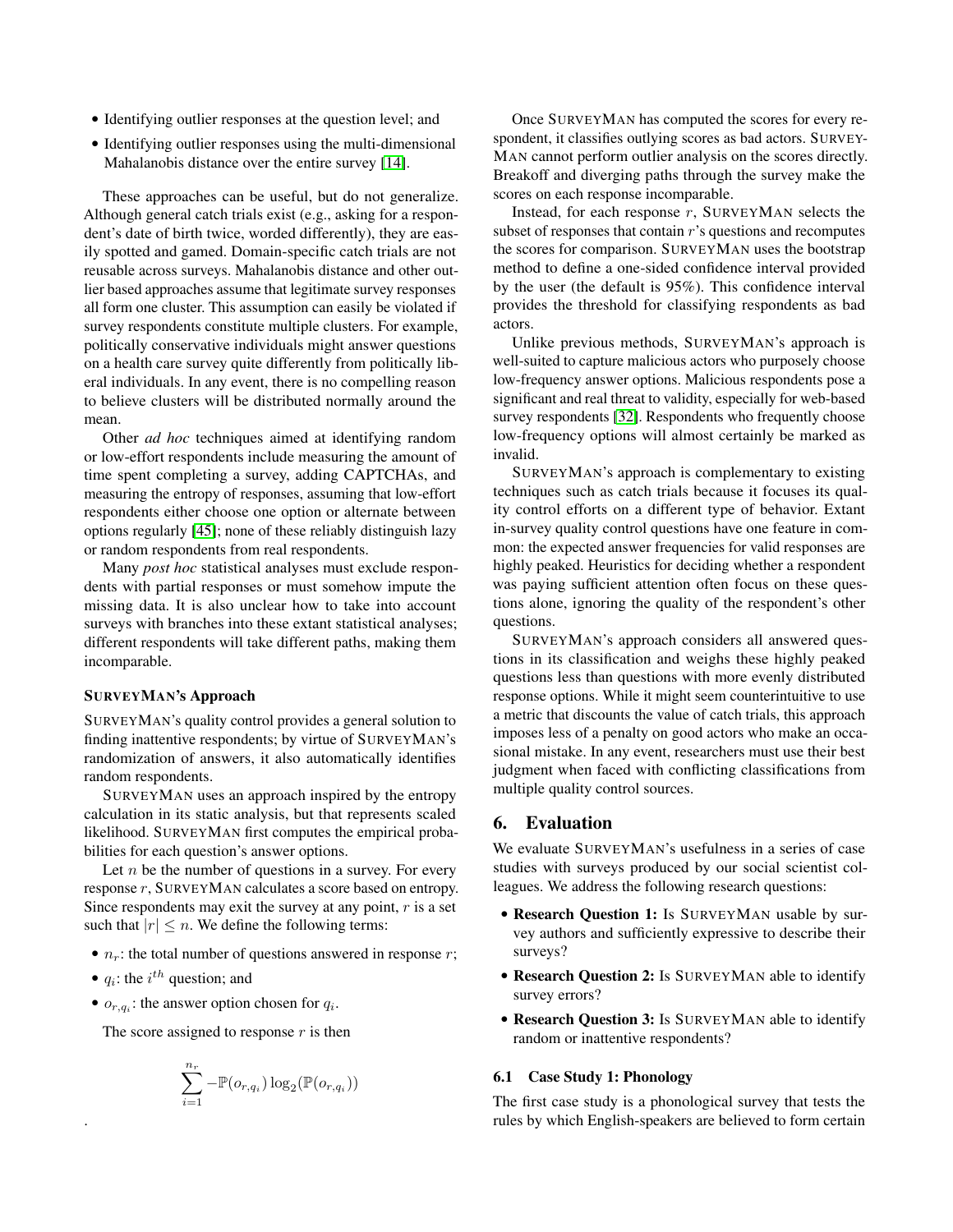<span id="page-10-0"></span>Please say both words aloud. Which one would you say?

- definitely antidote-athon
- probably antidote-athon
- probably antidote-thon
- definitely antidote-thon

Figure 4: An example question used in the phonology case study (§[6.1\)](#page-9-1).

word combinations. This survey was written in SURVEYMAN by a colleague in the Linguistics department at the University of Massachusetts with limited guidance from us (essentially an abbreviated version of Section [2\)](#page-2-1).

The first block asks demographic questions, including age and whether the respondent is a native speaker of English. The second block contains 96 Likert-scale questions. The final block consists of one freetext question, asking the respondent to provide any feedback they might have about the survey.

Each of the 96 questions in the second block asks the respondent to read aloud an English word suffixed with either of the pairs "-thon/-athon" or "licious/-alicious" and judge which sounds more like an English word. An example appears in Figure [4.](#page-10-0)

Our colleague first ran this survey in a controlled experiment (in-person, without SURVEYMAN) that provides a goldstandard data set. We ran this survey four times on Amazon's Mechanical Turk between September 2013 and March 2014 to test our techniques.

*Static Analysis:* This survey has a maximum entropy of 195.32; the core 96 questions have a maximum entropy of 192 bits. There is no branching in this survey, so without breakoff, the minimum, maximum, and average path lengths are all 99 questions long.

*Dynamic Analysis:* The first run of the survey was early in SURVEYMAN's development and functioned primarily as a proof of concept. There was no quality control in place. We sent the results of this survey to our colleagues, who verified that random respondents were a major issue and were tainting the results, demonstrating the need for quality control.

The latter three runs were performed at different times of day under slightly different conditions; all three permitted breakoff. All three were analyzed using two quality control algorithms: the version described in this paper, and an older version that explicitly modeled positional preference (e.g., always clicking the first option) and random behavior. This contrasts with our current method, which looks for outliers in the distribution of a metric.

We present the results from both algorithms. In all three runs, the current quality control mechanism detected nearly all of the cases detected in the previous version. The cases that the new approach missed were missed were borderline in the old approach.

## How odd is the number 3?

- Not very odd.
- Somewhat not odd.
- Somewhat odd.
- Very odd.

Figure 5: An example question used in the psycholinguistics case study  $(\S6.2)$  $(\S6.2)$ .

*First run:* We used minimal Mechanical Turk qualifications (at least one HIT done with an 80% or higher approval rate) to filter the first survey, so we expected to see fewer random respondents. 26 out of 49 (53%) respondents were classified as bad actors using our active quality control algorithm. The older version found only 6% of the respondents to be bad actors.

*Second run:* In the second run, we removed the qualification requirements and launched the survey in the morning on a work day. We obtained 116 responses. The older quality control algorithm found that qualifications made no difference: the second run produced similar results to the first. The currently used classifier found that results actually improved: only 50 (43%) respondents were classified as bad actors.

*Third run:* The third run was launched on a weekend night. The older quality control classifier found approximately 15% of respondents were bad actors due to randomness or positional preference. The current quality control algorithm found 44 out of 98 (about 45%) of respondents to be bad actors.

We believe the high rate of bad actors signals the high cognitive load of the survey. Although some questions have obvious answers, others require more focus. Difficult questions may cause respondents to put less effort into responding. Previous work has shown that survey respondents exhibit this *satisficing* behavior under similar circumstances [\[18\]](#page-14-19).

Because the survey lacks structure—it consists of only one large block, with no branching, and has roughly uniform questions—we did not expect to find any biases or other errors, and SURVEYMAN did not report any.

#### <span id="page-10-1"></span>6.2 Case Study 2: Psycholinguistics

The second case study is a test of what psychologists call *prototypicality* and was written in the SURVEYMAN language by another one of our colleagues in the Linguistics department; as with our other colleague, she wrote this survey with only minimal guidance from us.

In this survey, respondents are asked to use a scale to rank how well a number represents its parity (e.g., "how odd is this number?"). The goal is to test how people respond to a categorical question (since numbers are only either even or odd) when given a range of subjective responses.

There are 65 questions in total. The survey is composed of two blocks. The first block is a floating block that contains 16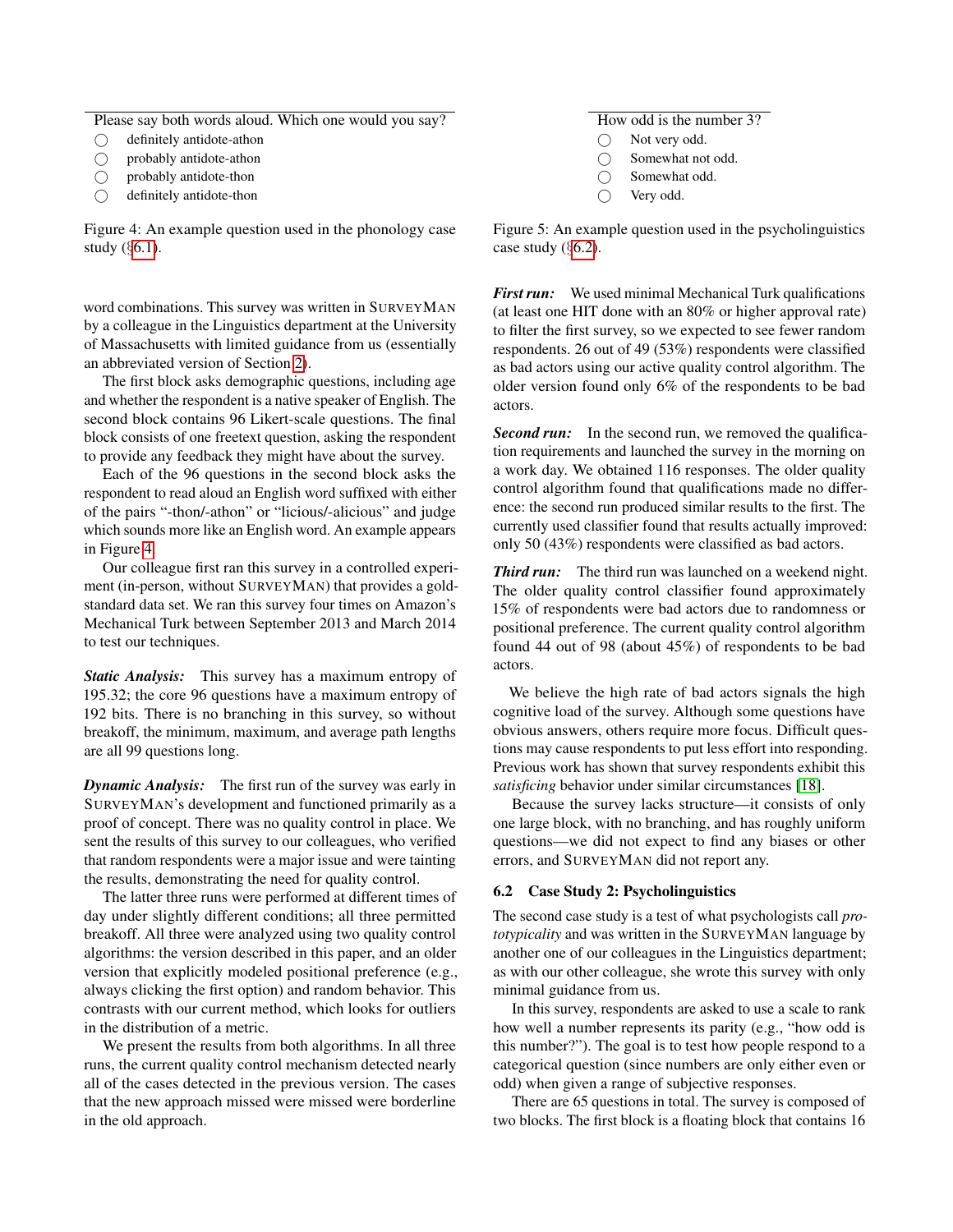floating subblocks of type ALL; that is, only one randomlychosen question from the possible variants will be asked. Every question in one of these floating blocks has slightly different wording for both question and options. The other block contains one question asking the respondent about their native language. Because the first block is floating, this question can appear either at the beginning or the end of the survey.

We launched this survey on a weekday morning. It took about a day to reach a total of 149 respondents.

*Static Analysis:* The maximum entropy for the survey is 34 bits. Since there is no true branching in the survey, every respondent sees the same number of questions, unless they submit early. The maximum, minimum, and average survey lengths are all 17 questions.

*Dynamic Analysis:* SURVEYMAN found no significant breakoff or order bias, but it did find that several questions exhibited marked wording variant bias. These were for the numbers 463 and 158. The pairs having a statistically significant difference in the distribution of their responses were:

- 1. *How good an example of an odd number is the number 158?* and *How odd is the number 158?*
- 2. *How well does the number 463 represent the category of odd numbers?* and *How good an example of an odd number is the number 463?*
- 3. *How odd is the number 463?* and *How good an example of an odd number is the number 463?*

While these questions may have appeared to the survey author to be semantically identical, they in fact led to substantial differences in the responses.

In addition, SURVEYMAN identified 53 bad actors out of 149 total (35.5%). A visual inspection of the data revealed that many of those classified as bad actors did in fact appear to be answering randomly; most tellingly, they frequently chose the wrong parity for a number.

#### <span id="page-11-0"></span>6.3 Case Study 3: Labor Economics

Our final case study is a survey about wage negotiation, conducted with a colleague in Labor Studies. The original design was completely flat with no blocks or branching. There were 39 questions that were a mix of Likert scales, checkbox, and other unordered questions. The survey asked for demographic information, work history, and attitudes about wage negotiation.

Our collaborator was interested in seeing whether complete randomization would have an impact on the quality of results. We worked with her to write a version of the survey that comprised both a completely randomized version and a completely static version: a respondent is randomly given one of the two versions, depending on how they answer the first question. This approach lets us to collect data under nearly

identical conditions, since each respondent is equally likely to see the randomized or the static version.

We launched this survey on a Saturday and ran the survey for approximately a week. We were able to obtain 134 responses. We observed extreme survey abandonment: none of the respondents completed the survey. The maximum number of questions answered was 35.

*Static Analysis:* SURVEYMAN reports that this survey has a maximum entropy of 80.45 bits. Every path is of length 40: in addition to the original 39 questions and the introductory question that routes respondents, we added an instructional final question to join the two paths.

*Dynamic Analysis:* SURVEYMAN automatically identified 19 bad actors out of 134 (14.18%). Although this is a low rate of bad actors, every respondent abandoned the survey before completion, giving SURVEYMAN too little information to construct a robust classifier.

The analysis of breakoff revealed both positional and question breakoff. A remarkable 78.4% of the breakoff occurred in the first six positions. Over 20% of the breakoff was in the first question. We believe this was caused by the absence of a "breakoff notice," to inform the respondent that they will be paid commensurate with their work. The base price for this survey was \$0.10 USD. 55% of the instances of breakoff also occurred in just four of the questions, shown in Table [6.](#page-12-0)

These results illustrate the impact of randomization on diagnosing breakoff. Since we expect an equal number of respondents to answer the ordered questions as the unordered, we would expect an approximately equal amount of breakoff at each position. For positions 2 through 4, at least as many respondents who saw the fully randomized survey broke off as those who saw the static survey. A small number of the randomized cohort in these positions broke off at demographic questions. Positions 5 and 6 were dominated by the demographic questions of the static survey. These questions asked about country of origin and current residency and appear to cause breakoff.

#### 6.4 Summary

SURVEYMAN addresses the three research questions stated at the beginning of this section as follows:

*Research Question 1: Expressiveness and Usability.* Our close collaboration with a variety of researchers in the social sciences led us to design a language that could express a wide range of surveys. SURVEYMAN's blocking, branching, and randomization abstractions form the foundation for this expressiveness. None of the surveys we examined throughout the course of this project were inexpressible in SURVEYMAN. Speaking to usability, one of our collaborators in linguistics found that, "writing the CSVs was easy" [\[30\]](#page-14-20). Her work at the time required complex branching and blocking.

Regarding SURVEYMAN's general approach, our collaborator in labor studies said,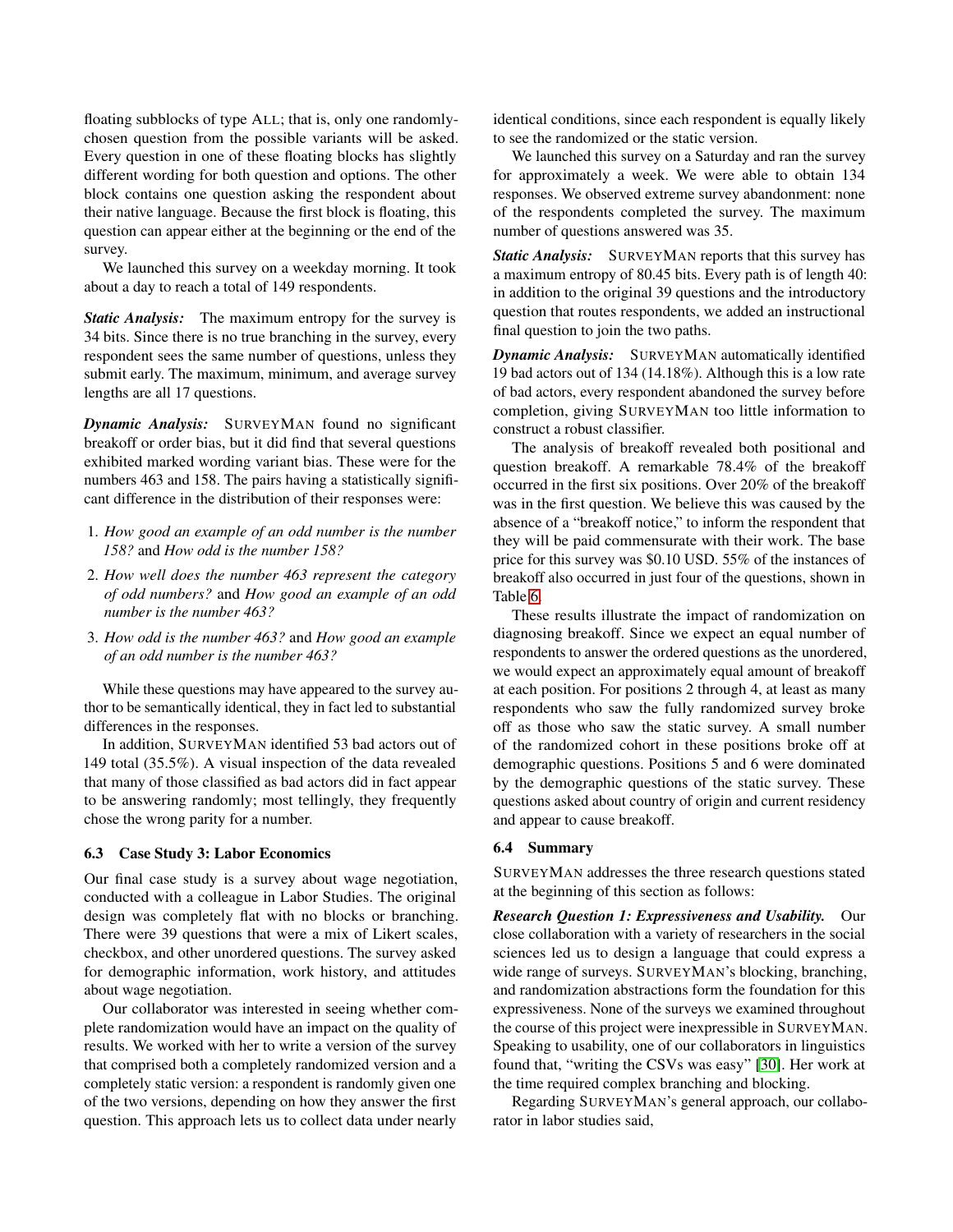| <b>Ouestion</b>                      | <b>Count</b> | <b>Version</b> |
|--------------------------------------|--------------|----------------|
| Please choose one.                   | 28           | All            |
| In which country were you born?      | 26           | <b>Static</b>  |
| In which country do you live in now? | 12           | <b>Static</b>  |
| In what year were you born?          | 8            | <b>Static</b>  |

<span id="page-12-0"></span>Figure 6: Over half of observed breakoff in the labor economics case study (§[6.3\)](#page-11-0) occurred in just four questions.

I strongly think this speaks to the need to revisit the assumptions that the social sciences have about survey methodology, especially when researchers are operating in online environments [...] what is often a best practice offline does not translate to online tools [\[17\]](#page-14-21).

## *Research Question 2: Bugs in the Survey.*

- Breakoff: We found surprisingly high breakoff in the wage survey. Our colleague from labor studies has used this information to "debug" her survey [\[17\]](#page-14-21).
- Wording Bias: Our colleague from linguistics hypothesized that in the prototypicality survey, all variants would have the same distribution of answers. SURVEYMAN found this to not be true for two sets of variants.
- Order Bias: SURVEYMAN found no statistically significant pariwise order bias in any of our case studies. We expected to find order bias in the wage survey, but did not have sufficient samples along the fully randomized path to actually test for it.

*Research Question 3: Bugs in the Data.* SURVEYMAN was able to identify random respondents and respondents with positional preferences. The SURVEYMAN approach is comparable to a classifier that modeled this behavior explicitly.

## 7. Related Work

#### 7.1 Survey Languages

Table [4](#page-13-7) provides an overview of previous survey languages and tools and contrasts them with SURVEYMAN.

*Standalone DSLs.* Blaise is a language for designing survey logic and layout [\[25\]](#page-14-22). Blaise programs consist of named blocks that contain question text, unique identifiers, and response type information. Control flow is specified in a rules block, where users list the questions by unique identifier in their desired display order. This rules block may also contain data validation rules, such that an Age field be greater than 18. Similarly, QPL is a language and deployment tool for web surveys sponsored by the U.S. Government Accountability Office [\[44\]](#page-14-23). Neither language supports randomization or identifies survey errors.

*Embedded DSLs.* Topsl [\[19\]](#page-14-24) and websperiment [\[20\]](#page-14-25) embed survey structure specifications in general-purpose programming languages (PLT Scheme and Ruby, respectively). Topsl is a library of macros to express the content, control flow, and layout of surveys; Websperiment provides similar functionality. Both provide only logical structures for surveys and a means for customizing their presentation. Neither one can detect survey errors or do quality control.

*XML-Based Specifications.* At least two attempts have been made to express survey structure using XML. The first is SuML; the documentation for this schema is no longer available and its specification is not described in its paper [\[1\]](#page-13-8). A recent XML implementation of survey design is SQBL [\[36,](#page-14-26) [37\]](#page-14-27). SQBL is available with a WYSIWYG editor for designing surveys [\[35\]](#page-14-28). It offers default answer options, looping structures, and reusable components. It is the only survey specification language we are aware of that is extensible, open source, and has an active community of users. Unlike SURVEYMAN, none of these provide for randomization or error analyses.

## 7.2 Web Survey Tools

Table [4](#page-13-7) lists some of the tools available for deploying webbased surveys. Quite a few of these tools and services have recently added features similar to those provided by SURVEYMAN, such as question randomization. Some of these features are only available in premium versions of the software. None of the services available perform analyses on the quality of the responses, nor do they consider that the survey itself may be flawed.

#### 7.3 Survey Analyses

Despite the fact that surveys are a well-studied topic—a key survey text from 1978 has over 11,000 citations [\[9\]](#page-13-3)—there has been surprisingly little work on approaches to automatically address survey errors. We are aware of no previous work on identifying any other errors beyond breakoff. Peytchev et al. observe that there is little scholarly work on identifying breakoff and attribute this to a lack of variation in question characteristics or randomization of question order, which SURVEYMAN provides [\[29\]](#page-14-29).

#### 7.4 Randomized Control Flow

As far as we are aware, SURVEYMAN's language is the first to combine branches with randomized control flow. Dijkstra's Guarded Command notation requires non-deterministic choice among any true cases in conditionals [\[8\]](#page-13-9).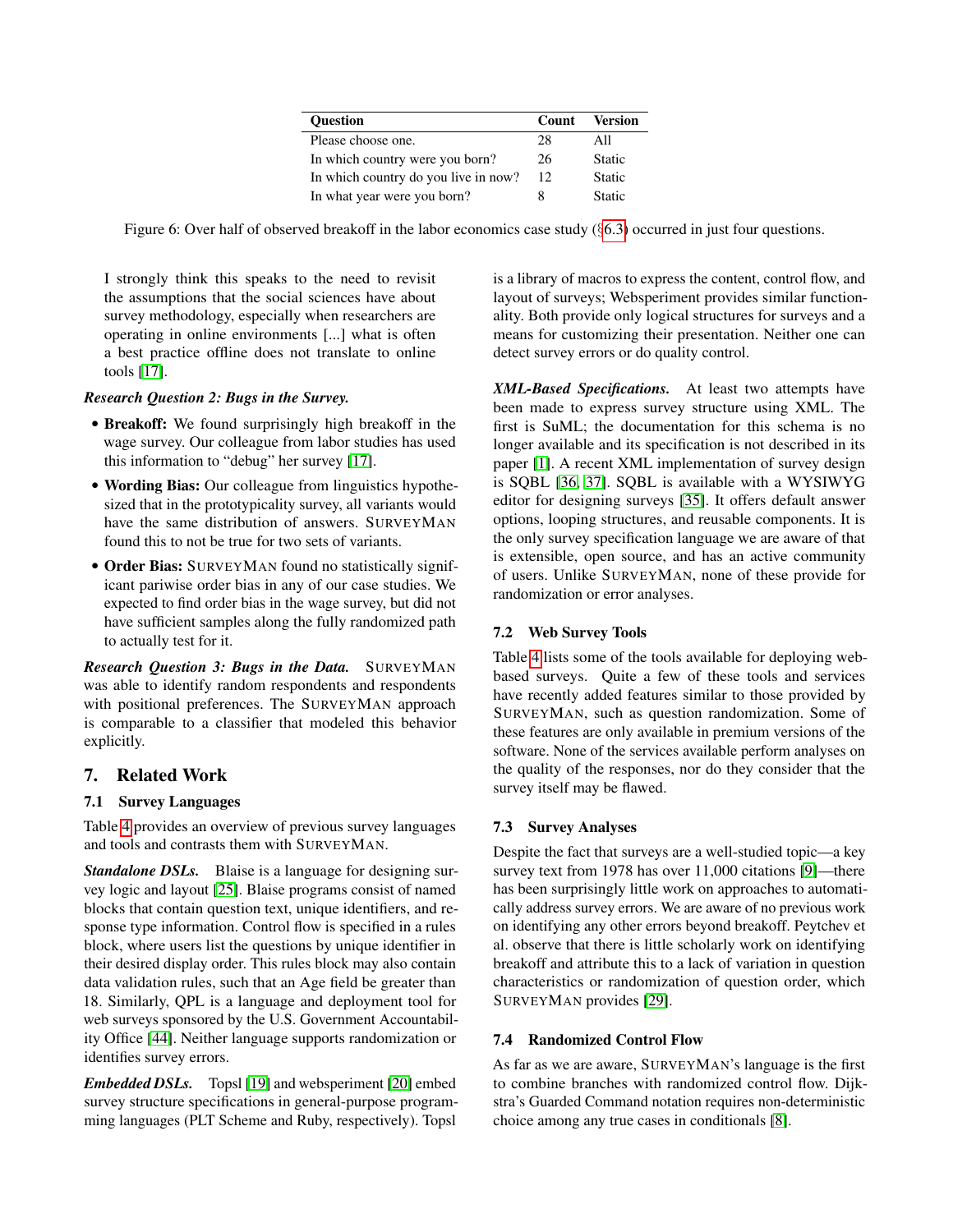<span id="page-13-7"></span>

| LANGUAGE                  | <b>TYPE</b>         | <b>LOOPS</b> | <b>QUESTION</b>      | <b>ERROR</b>     | <b>RANDOM</b>               | PARTICIPANT |
|---------------------------|---------------------|--------------|----------------------|------------------|-----------------------------|-------------|
|                           |                     |              | <b>RANDOMIZATION</b> | <b>DETECTION</b> | <b>RESPONDENT DETECTION</b> | POOL        |
| <b>Blaise</b> $[25]$      | Standalone DSL      |              |                      |                  |                             |             |
| <b>QPL</b> [44]           | Standalone DSL      |              |                      |                  |                             |             |
| <b>Topsl</b> [19]         | <b>Embedded DSL</b> | ✓            |                      |                  |                             |             |
| websperiment [20]         | <b>Embedded DSL</b> | ✓            |                      |                  |                             |             |
| $SuML$ [1]                | XML schema          |              |                      |                  |                             |             |
| <b>SOBL</b> [37]          | XML schema          | ✓            |                      |                  |                             |             |
| TOOL                      |                     |              |                      |                  |                             |             |
| Lime Survey [39]          | Web-based           | ✓            |                      |                  |                             |             |
| Qualtrics [31]            |                     | ✓            |                      |                  |                             |             |
| SocialSci <sup>[33]</sup> | $\mathbf{H}$        | √            |                      |                  |                             |             |
| instant.ly $[15]$         | $\mathbf{H}$        |              |                      |                  |                             |             |
| <b>SurveyMonkey</b> [41]  | $\mathbf{H}$        |              |                      |                  |                             |             |
| <b>SurveyGizmo</b> [40]   |                     | ✓            |                      |                  |                             |             |
| <b>Google Consumer</b>    | $\mathbf{H}$        |              |                      |                  |                             |             |
| <b>Surveys</b> [12]       |                     |              |                      |                  |                             |             |
| <b>SURVEYMAN</b>          | Standalone DSL      |              |                      |                  |                             |             |

Table 4: Feature comparison of previous survey languages/tools and SURVEYMAN.

## 7.5 Crowdsourcing and Quality Control

Barowy et al. describe AUTOMAN, an embedded domainspecific language that integrates digital and human computation via crowdsourcing platforms [\[2\]](#page-13-10). Both AUTOMAN and SURVEYMAN have shared goals, including automatically ensuring quality control of respondents. However, AUTOMAN's focus is on obtaining a single correct result for each human computation. SURVEYMAN instead collects *distributions* of responses, which requires an entirely different approach.

## 8. Conclusion

This paper reframes surveys and their errors as a programming language problem. It presents SURVEYMAN, a programming language and runtime system for implementing surveys and identifying survey errors and inattentive respondents. Pervasive randomization prevents small biases from being magnified and enables statistical analyses, letting SUR-VEYMAN identify serious flaws in survey design. We believe that this research direction has the potential to have significant impact on the reliability and reproducibility of research conducted with surveys.

SURVEYMAN is available for download at [http://www.](http://www.surveyman.org) [surveyman.org](http://www.surveyman.org).

## Acknowledgments

This material is based upon work supported by the National Science Foundation under Grant No. CCF-1144520. The authors would like to thank our social science collaborators at the University of Massachusetts, Sara Kingsley, Joe Pater, Presley Pizzo, and Brian Smith; John Foley, Molly McMahon, Alex Passos, and Dan Stubbs; and fellow PLASMA lab

members Dan Barowy, Charlie Curtsinger, and John Vilk for valuable discussions during the evolution of this project.

## **References**

- <span id="page-13-8"></span>[1] M. Barclay, W. Lober, and B. Karras. SuML: A survey markup language for generalized survey encoding. In *Proceedings of the AMIA Symposium*, page 970. American Medical Informatics Association, 2002.
- <span id="page-13-10"></span>[2] D. W. Barowy, C. Curtsinger, E. D. Berger, and A. McGregor. AUTOMAN: A platform for integrating human-based and digital computation. In *Proceedings of the ACM International Conference on Object Oriented Programming Systems Languages and Applications*, OOPSLA '12, pages 639–654, New York, NY, USA, 2012. ACM.
- <span id="page-13-1"></span>[3] A. J. Berinsky, G. A. Huber, and G. S. Lenz. Evaluating online labor markets for experimental research: Amazon.com's Mechanical Turk. *Political Analysis*, 20(3):351–368, 2012.
- <span id="page-13-0"></span>[4] G. A. Churchill Jr and D. Iacobucci. *Marketing research: methodological foundations*. Cengage Learning, 2009.
- <span id="page-13-6"></span>[5] A. M. Colman. *A dictionary of psychology*. Oxford University Press, 2009.
- <span id="page-13-4"></span>[6] M. P. Couper. *Designing Effective Web Surveys*. Cambridge University Press, New York, NY, USA, 1st edition, 2008.
- <span id="page-13-2"></span>[7] D. De Vaus. *Surveys in social research*. Psychology Press, 2002.
- <span id="page-13-9"></span>[8] E. W. Dijkstra. Guarded commands, nondeterminacy and formal derivation of programs. *Commun. ACM*, 18(8):453– 457, Aug. 1975.
- <span id="page-13-3"></span>[9] D. A. Dillman. *Mail and telephone surveys*, volume 3. Wiley New York, 1978.
- <span id="page-13-5"></span>[10] J. S. Downs, M. B. Holbrook, S. Sheng, and L. F. Cranor. Are your participants gaming the system?: Screening Mechanical Turk workers. In *Proceedings of the SIGCHI Conference on*